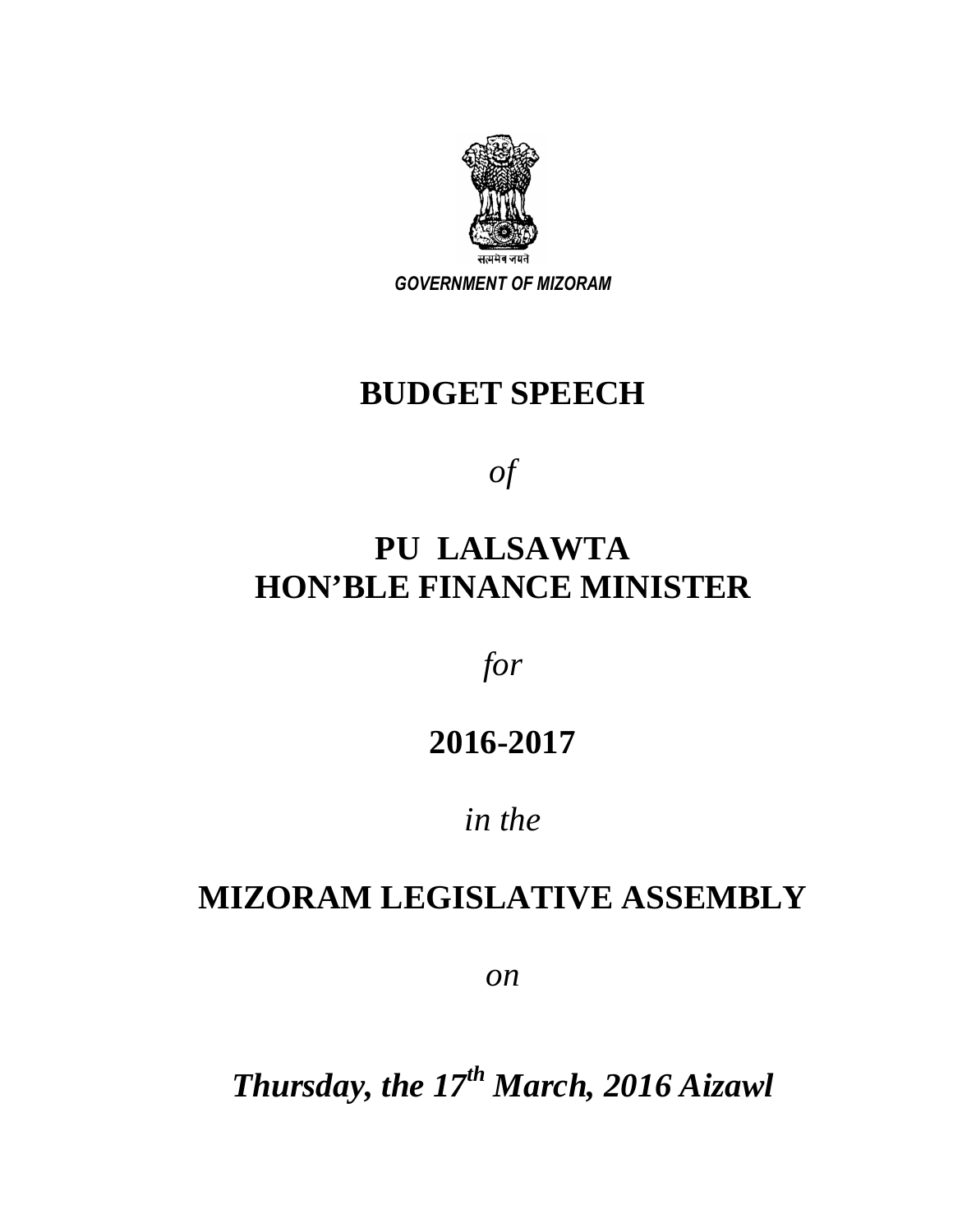# **BUDGET SPEECH OF THE FINANCE MINISTER FOR THE FINANCIAL YEAR 2016-2017**

Mr. Speaker Sir,

 With your permission I am presenting to this august House the Regular Budget for the Financial Year 2016-17 and the Supplementary Demand for Grants for the Budget Estimates 2015-16 for discussion and its subsequent approval.

2. During last year I was able to place a regular Budget only in the month of October 2015 due to many reasons and it is fortunate that I am now able to lay a regular Budget for 2016-17 well in time.

3. Commencement of the award period of the Fourteenth Finance Commission coupled with introduction of lots of changes and uncertainties in the Central Government during 2015-16, hindered us from presenting the full budget in the month of March last year. I am calling the present Budget that I am now laying as the first real Budget, because for the first time in our history, real autonomy to a great extent has been given to the State in determining the size of our Budget, our sources of funds are more or less certain as well as our need for expenditure.

4. The Union Budget of 2015-16 announced major changes in the Centre to State financial transfers, one of which was the change in sharing pattern of Government of India sponsored schemes. Hence, for some time the State Matching Share (SMS) in most of the Centrally Sponsored Schemes (CSS) we have been availing were informed to be in the ratio of 50:50, and we feared that we may not be able to avail many of the Central Schemes because, even in the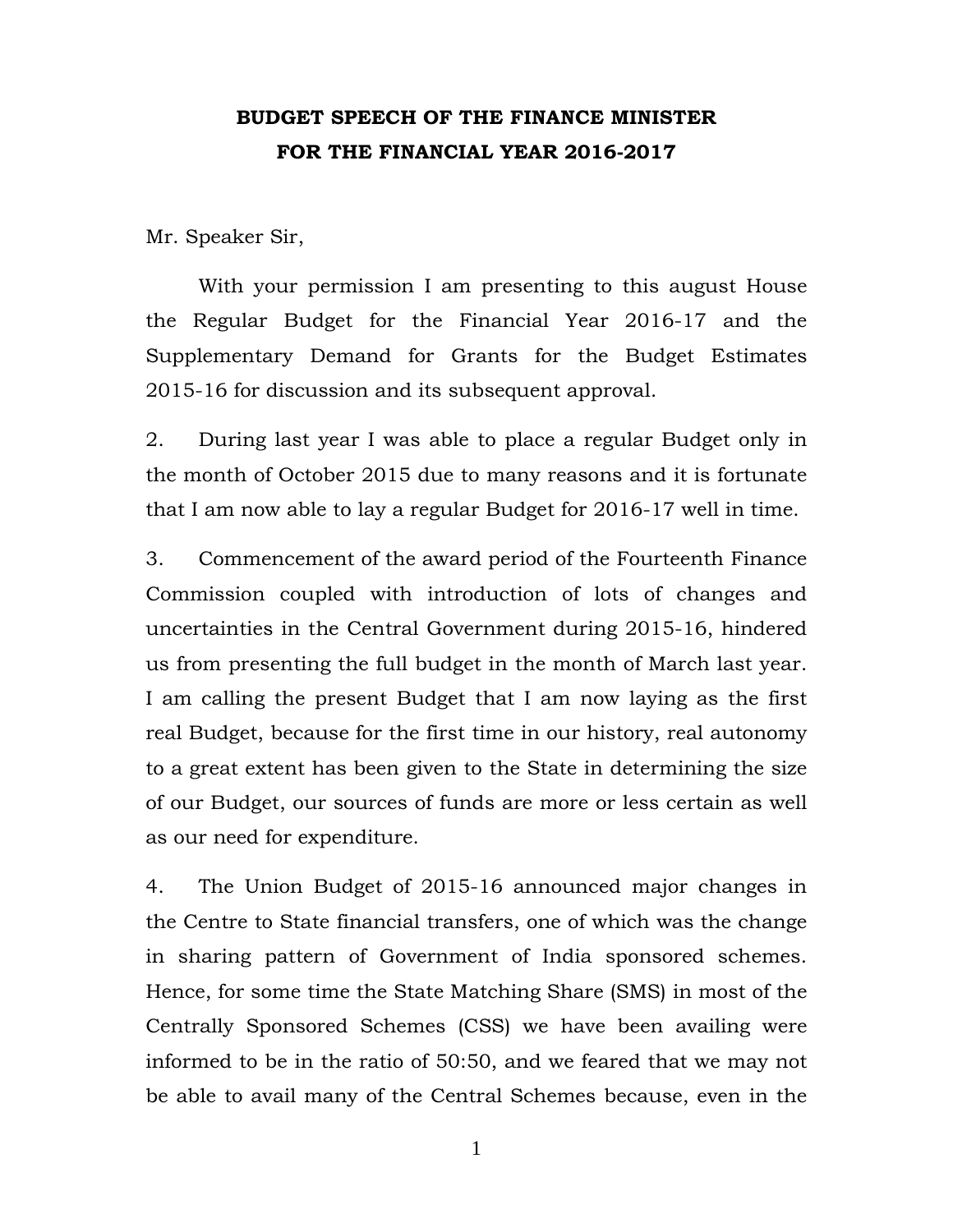ratio of 90:10, we could barely implement the CSS. But lately, the Central Government has kindly changed the sharing ratio to 90:10 in most of the cases and 80:20 in some cases for the Special Category States. Even then, the State Government is carefully monitoring the process of availing the Central Schemes by the Departments to avoid severe hardship in providing the SMS.

5. One important fact that I have noticed is that our Legislators, journalists and the common people have shown keen interest in the Budget since the past few years, which implies that we are moving ahead in the right direction. It is my intention to enlighten my fellow citizen how our Budget is determined and meticulously tailored to suit our requirement. I implore the people of Mizoram to share my responsibility in improving the health of our State's finances.

6. Mr. Speaker Sir, let me further elaborate this by starting with the sources of funds from which we intend to finance our required expenditures. The estimated sources of fund for the State Government during 2016-17 without differentiating Revenue Receipt and Capital receipt will be as follows-

(a) *Devolution of fund as per recommendation of the Fourteenth Finance Commission for the year 2016-17*, comprising of - Share of Taxes amounting to  $\bar{\tau}$  2627.17 crore which is 85.27% of  $\bar{\tau}$  3081.00 crore assessed by the Fourteenth Finance Commission based on actual devolution during 2015-16, Post Devolution Revenue Deficit (PDRD) Grant amounting to  $\bar{\xi}$  2294.00 crore, Urban Local Bodies (ULB) Grant amounting to  $\bar{\xi}$  20.68 crore and State Disaster Response Fund (SDRF) amounting to  $\bar{\tau}$  16.00 crore. *Share of Taxes and PDRD Grant are untied funds which are our main sources of*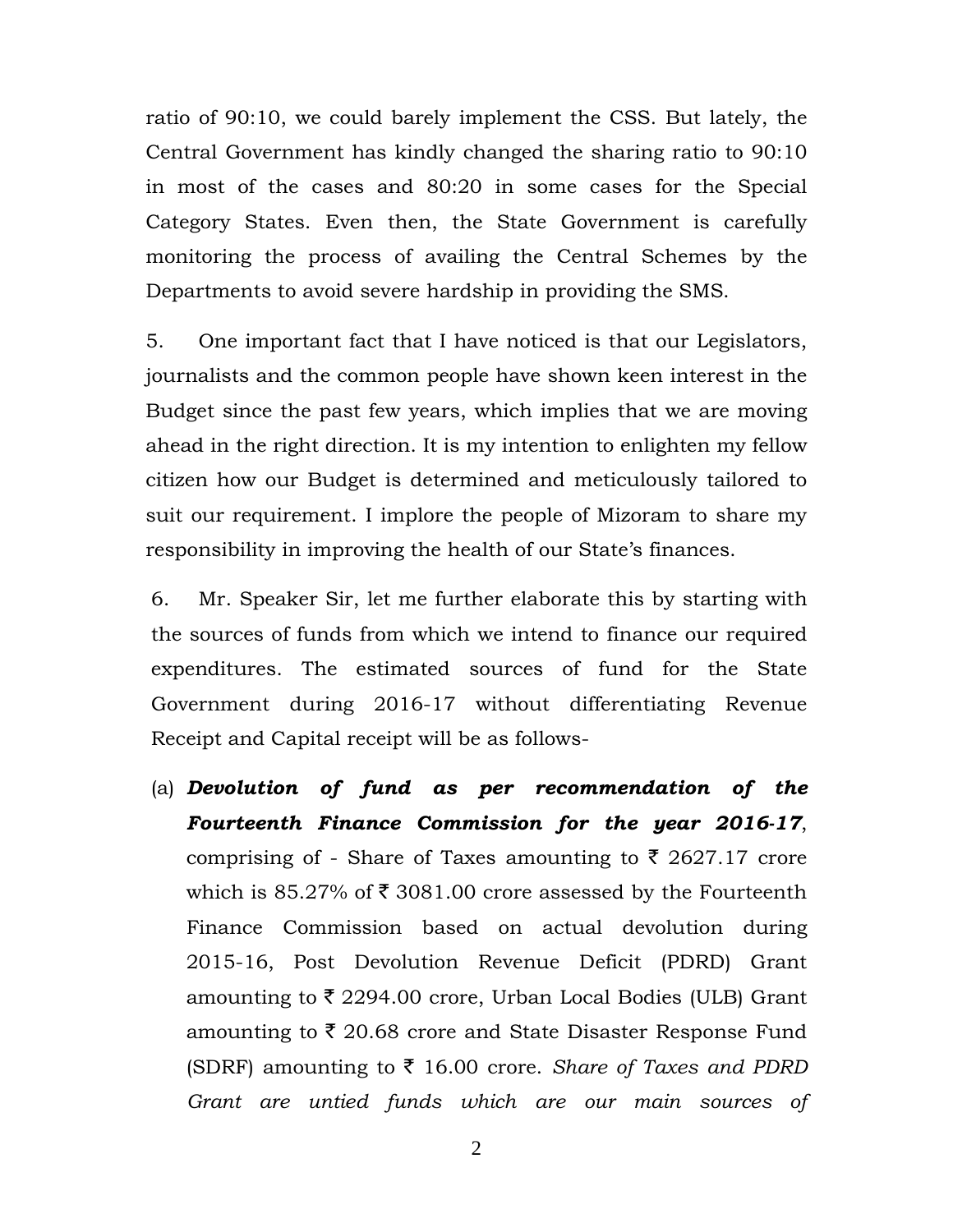*dependence* for almost all purposes, whereas, the ULB Grant and SDRF are tied funds meant for specific purposes, that cannot be utilized for any other purposes other than what they are meant for. As has been experienced over the past years, actual devolution of Share of Taxes may be higher or lower than the projected amount depending upon the actual accrual of the Taxes and Duties to the Central Government. Out of  $\bar{\tau}$  20.68 crore estimated to be available under ULB Grant,  $\bar{\tau}$  15.97 crore is for Basic Grant and  $\bar{\tau}$  4.71 crore is for Performance Grant of the Urban Local Bodies.

- (b) **State Borrowing** amounting to  $\bar{\tau}$  110.58 crore comprising of Loan from NABARD amounting to  $\bar{\xi}$  70.00 crore, Loan from NCDC amounting to  $\bar{\tau}$  11.24 crore and Block loan amounting to  $\bar{\xi}$  29.34 crore. It may be stated that the low interest NABARD loan is one of the main sources of fund for developmental works under State Plan fund whereas NCDC loan is specifically meant for Co-operative societies. They all have SMS portion due to which when allocations are made out of these loans, more amounts than the actual receipts accrued under each loan has to be allocated. I would like to mention here that the Government of Mizoram would go to a great length to borrow funds insofar as we are convinced the purposes for the loan are for asset building and prospective investments in larger public interest.
- (c) **Open Market Borrowing (OMB)** amounting to  $\bar{\zeta}$  250.00 crore which the State Government can avail of in a quarterly basis by seeking consent from the Ministry of Finance depending upon our need for various developmental works to fill the fiscal gap of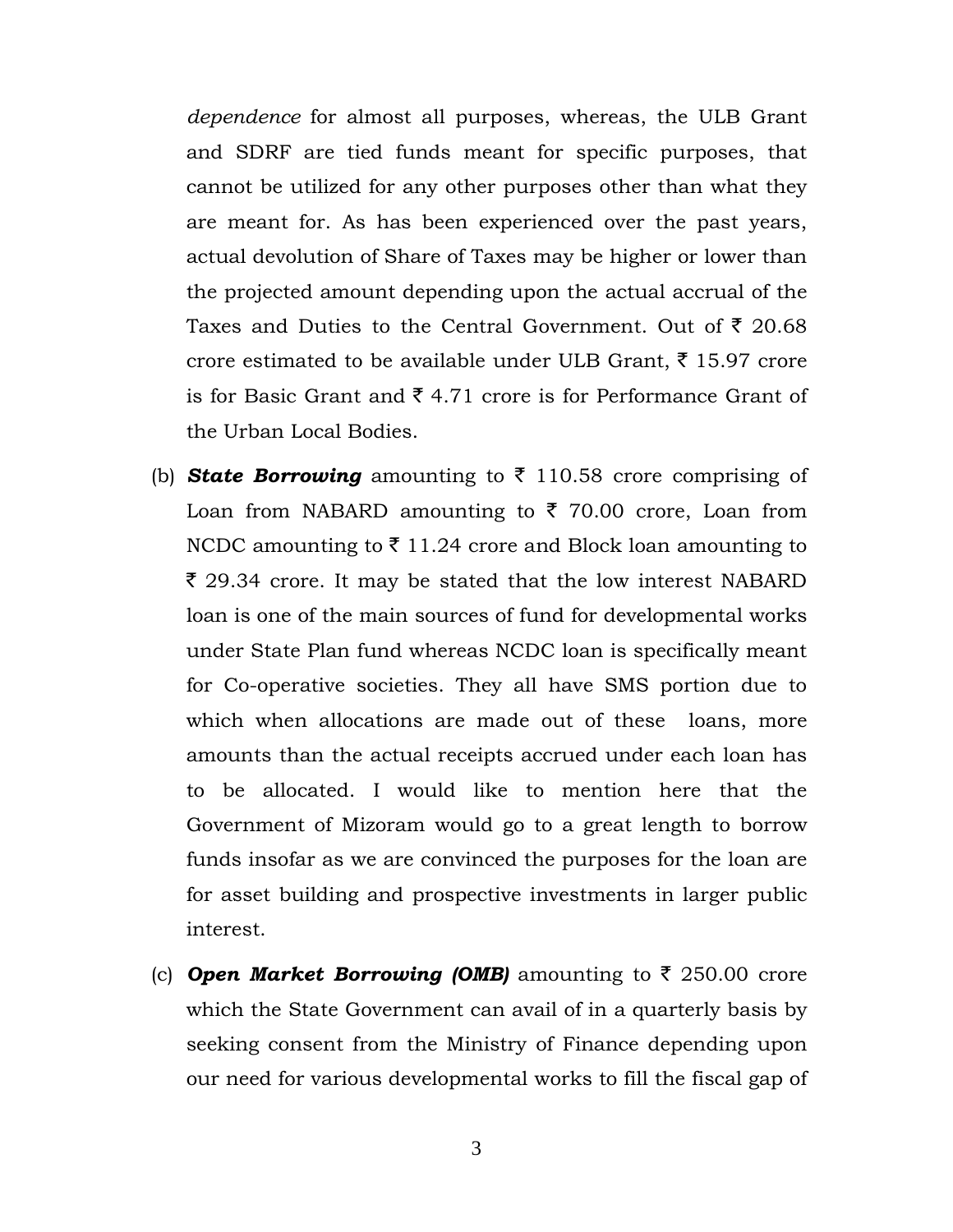the State. Ways & Means advance of  $\bar{\xi}$  0.03 crore is also estimated to be availed.

- (d) **State's Own Funds** amounting to  $\bar{\tau}$  610.25 crore comprising of State's Own Tax Revenue (SOTR) and State's Own Non-Tax Revenue (SONTR). A recovery of Loans and advances to the tune of  $\bar{\tau}$  32.84 crore is also expected to be available.
- (e) *Funds for Centrally Sponsored Schemes* amounting to  $\bar{\tau}$  1386.37 crore which are essentially Plan Funds expected to be received from various Ministries of the Central Government. It may be reiterated here that the State Government finds it difficult to avail of those CSS whose sharing pattern are higher than 90:10 due to high SMS, and even in the 90:10 sharing ratio, the Government has priorities to be finally determined on case to case basis from Planning Department.
- (f) *Non-Lapsable Central Pool of Resources (NLCPR) & North Eastern Areas (NEA)* amounting to  $\bar{\zeta}$  221.41 crore is expected to be received from Ministry of DoNER and NEC and they are meant for specific works and projects as are approved by the Ministry of DoNER and the NEC.
- (g) Block Grants of  $\bar{\tau}$  494.63 crore and other Non-Plan Grants of  $\bar{\xi}$  1.97 crore is expected.

7. Thus the total amount of fund expected to be available to the State Government from all available sources during 2016-17 is  $\bar{\tau}$  8065.93 crore. As I have mentioned earlier, some of these funds such as ULB Grant, SDRF, NCDC Loan, fund for EAP, fund for CSS and NLCPR/NEA are for specific purposes and are therefore, tied funds. At the same time, EAP, CSS and NLCPR/NEA are not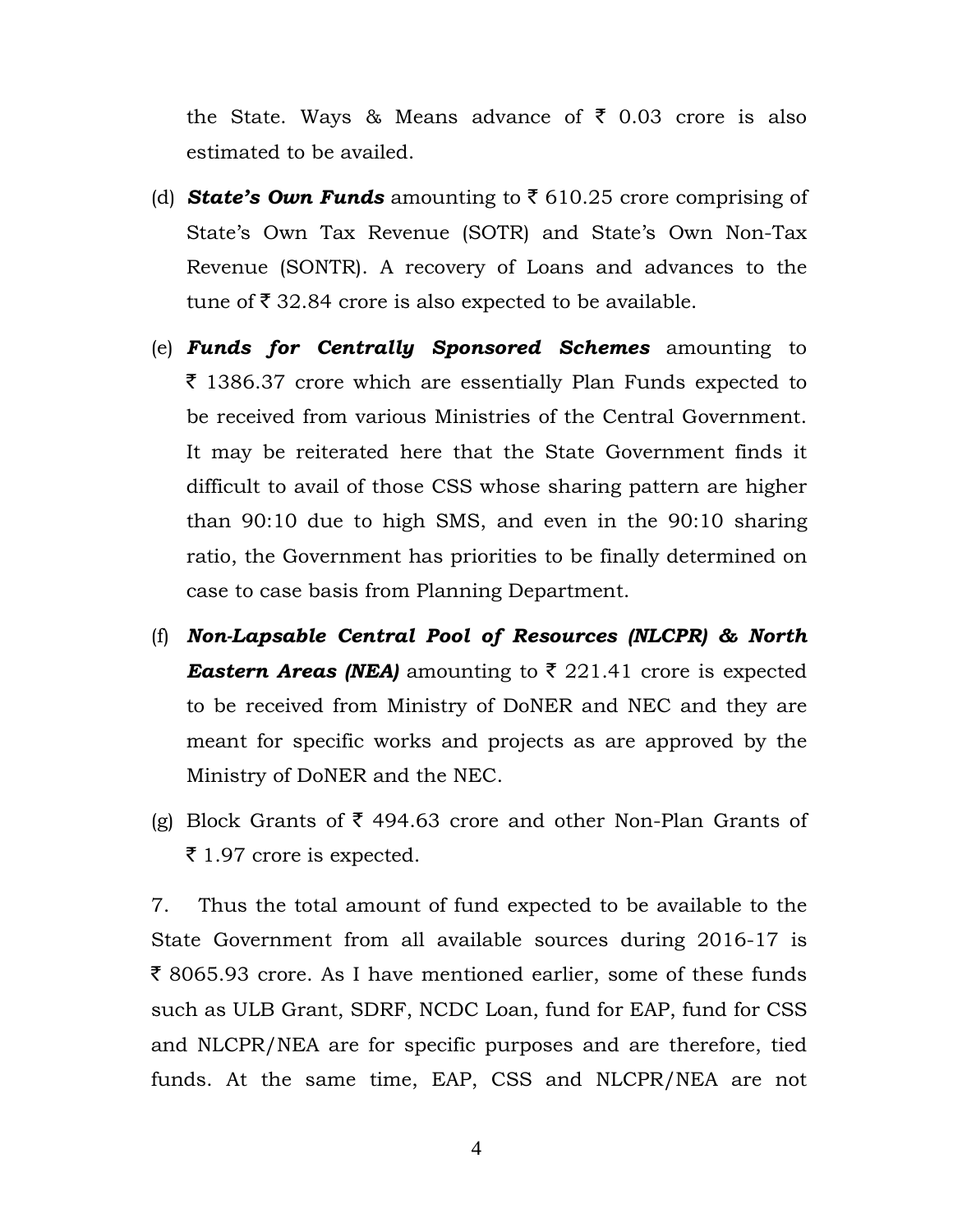assured fund and could not be wholly relied upon as the projected amounts may not materialize.

8. Some people may enquire why the State government does not resort to more borrowing so that more fiscal space will be available. It is true that the State Government can increase its OMB higher than  $\bar{\tau}$  250.00 crore and NABARB loan higher than  $\bar{\tau}$  70.00 crore as long as the net borrowing ceiling for Mizoram for the financial year 2016-17 fixed by the Ministry of Finance based on the base fiscal deficit target of 3% is not violated. However, the State Government is very concerned about our previous accumulation of debt and the future requirement of increase in revenue expenditure such that we intend to remain on the safe side. Moreover, the quality of investment by way of deficit financing has to be watched so that we do not get into a debt trap. The State Government is determined to have solid financial foundation for which the current and the next one or two financial years have been declared as, "Years of Consolidation". However, the State Government, being ever aware of its public duty, will not desist from getting our financial requirements in any manner to serve the interests of the State.

9. Mr. Speaker Sir, I would like to mention here that the State Government is financially much more comfortable now in comparison with the Thirteenth Finance Commission period of 2010-2015. More autonomy is now given to the State Government which we have not seen during the previous period. However, since nothing more is there to be expected from the Central Government other than what I have elaborated just now, we need to be very cautious in allocating our scarce resources. Other than meeting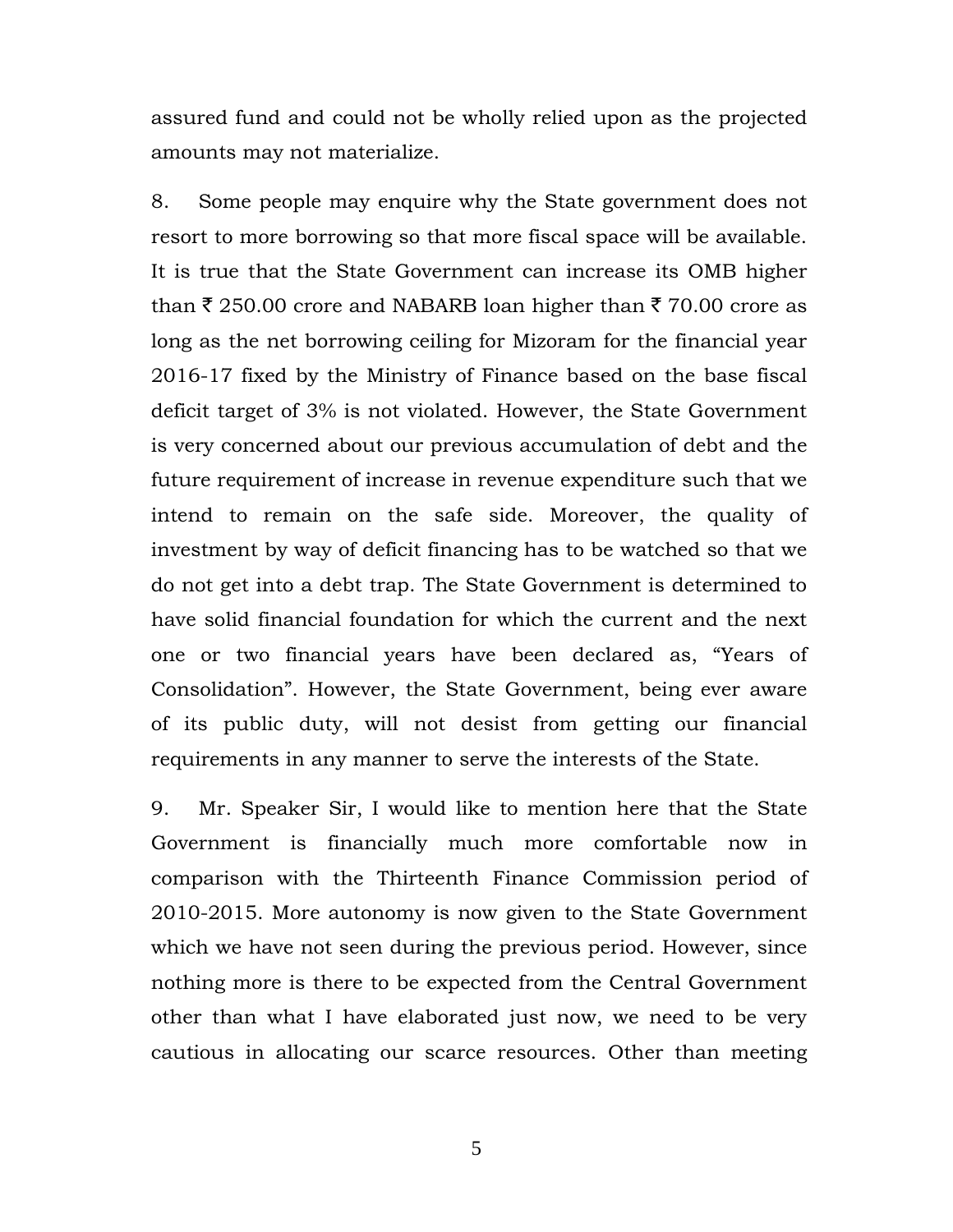our obligations we must spare our resources for meeting capital investment.

### **Budget Estimates 2016-17**

10. Mr. Speaker Sir, I may now come to the Budget Estimates 2016-17.

### **Revenue Receipt**

11. Revenue Receipt of the State Government consists of Tax Revenue and Non-Tax Revenue. The estimated Tax Revenue for 2016-17 is  $\bar{\zeta}$  2958.36 crore comprising of State's Own Tax Revenue (SOTR) amounting to  $\bar{\tau}$  331.19 crore and State's share of Central Taxes and Duties amounting to  $\bar{\tau}$  2627.17 crore.

12. The estimated Non-Tax Revenue for 2016-17 is  $\bar{\tau}$  4714.12 crore consisting of State's Own Non-Tax Revenue (SONTR) amounting to  $\bar{\tau}$  279.06 crore and Grants-in-Aid from the Central Government amounting to  $\bar{\xi}$  4435.06 crore.

13. Thus the total Revenue Receipt of the State is estimated at  $\bar{\xi}$  7672.48 crore out of which the State's Own Revenue Receipt is estimated to be  $\bar{\tau}$  610.25 crore, which is only 7.95% of the total Revenue receipt.

# **Capital Receipt**

14. Capital Receipt comprises of Internal Debt of the State Government, Loans & Advances from the Central Government and Recoveries of Loans & Advances. The total Capital Receipt for 2016-17 is estimated at  $\bar{\xi}$  393.45 crore out of which  $\bar{\xi}$  331.27 crore is estimated to be obtained from Internal Debt,  $\bar{\tau}$  29.34 crore from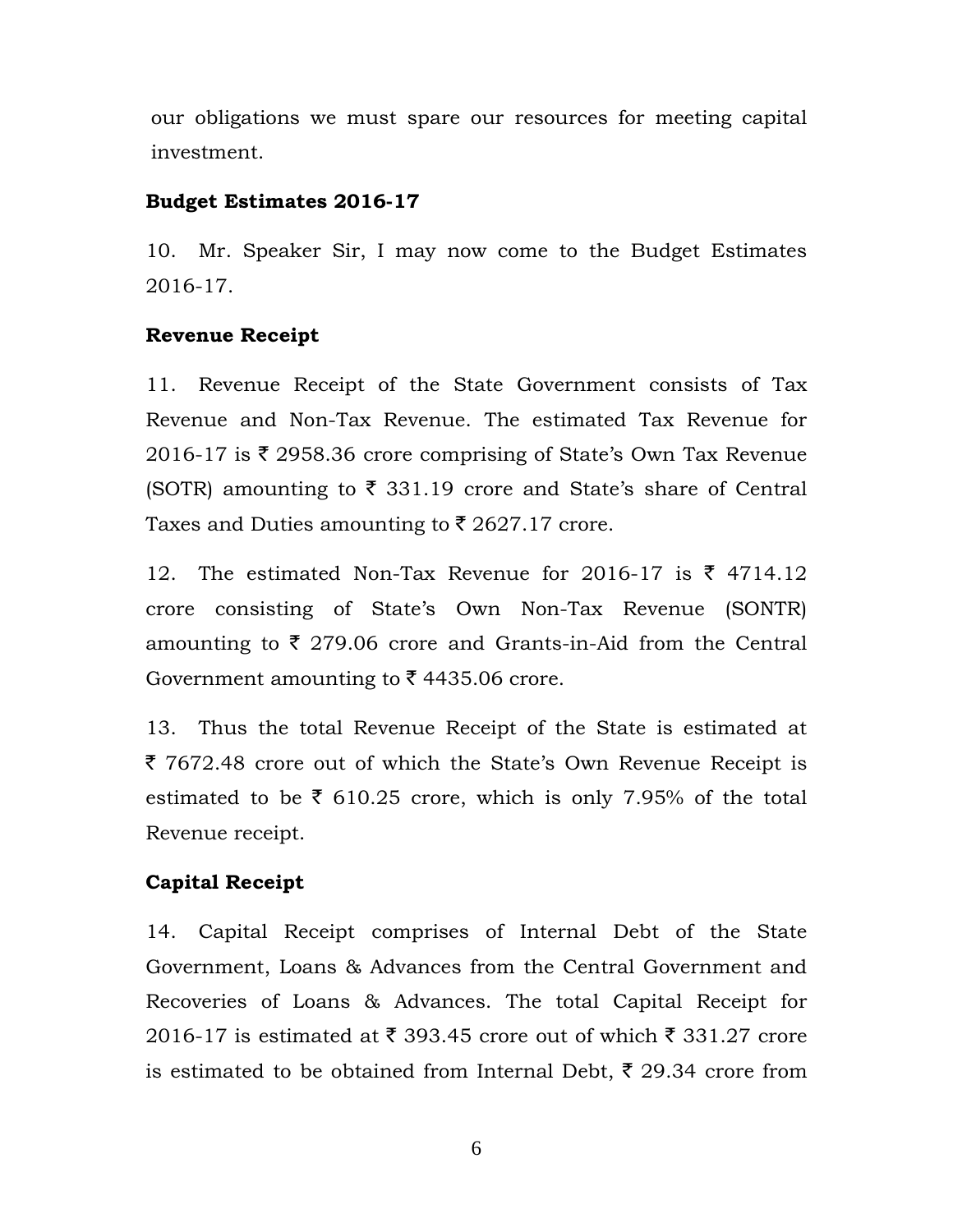Loans & Advances from the Central Government and  $\bar{\tau}$  32.84 crore from Recoveries of Loans & Advances.

15. The Internal Debt of the State Government consists of Open Market Borrowing (OMB) amounting to  $\bar{\tau}$  250.00 crore, Loans from NABARD amounting to  $\bar{\tau}$  70.00 crore, Loans from NCDC amounting to  $\bar{\xi}$  11.24 crore and W&MA from RBI amounting to  $\bar{\xi}$  0.03 crore.

# **Efforts on Resource Mobilization**

16. Being a revenue deficient State, we need to put in all outefforts to tap new potentials for resource mobilization. At the same time, we also need to increase the quantum of collection under our existing Tax and Non-Tax Revenues. I would like to mention here that the State Government has constituted a Cabinet Sub-Committee on Economy Measures for the purpose.

17. The total receipt on account of State Excise has increased tremendously with the implementation of the Mizoram Liquor (Control & Prohibition) Act, 2014 and the revenue so far accrued to the State Government during 2015-16 (upto December 2015) is ₹ 41.96 crore against annual target of ₹ 35.67 crore. I propose an estimated receipt of  $\bar{\tau}$  43.08 crore during 2016-17.

18. Under Taxation Department, I propose an estimated receipt of ₹ 165.00 crore under State Sales Tax Act, and also ₹ 60.00 crore on sale of motor spirits and lubricants.

19. With the introduction of 'The Mizoram Motor Vehicles Taxation (Amendment) Act, 2015', collection of taxes under the Act is expected to increase. The revenue already accrued under this head upto December 2015 is  $\bar{\tau}$  13.54 crore and I propose an estimated receipt of  $\bar{\tau}$  15.00 crore for 2016-17.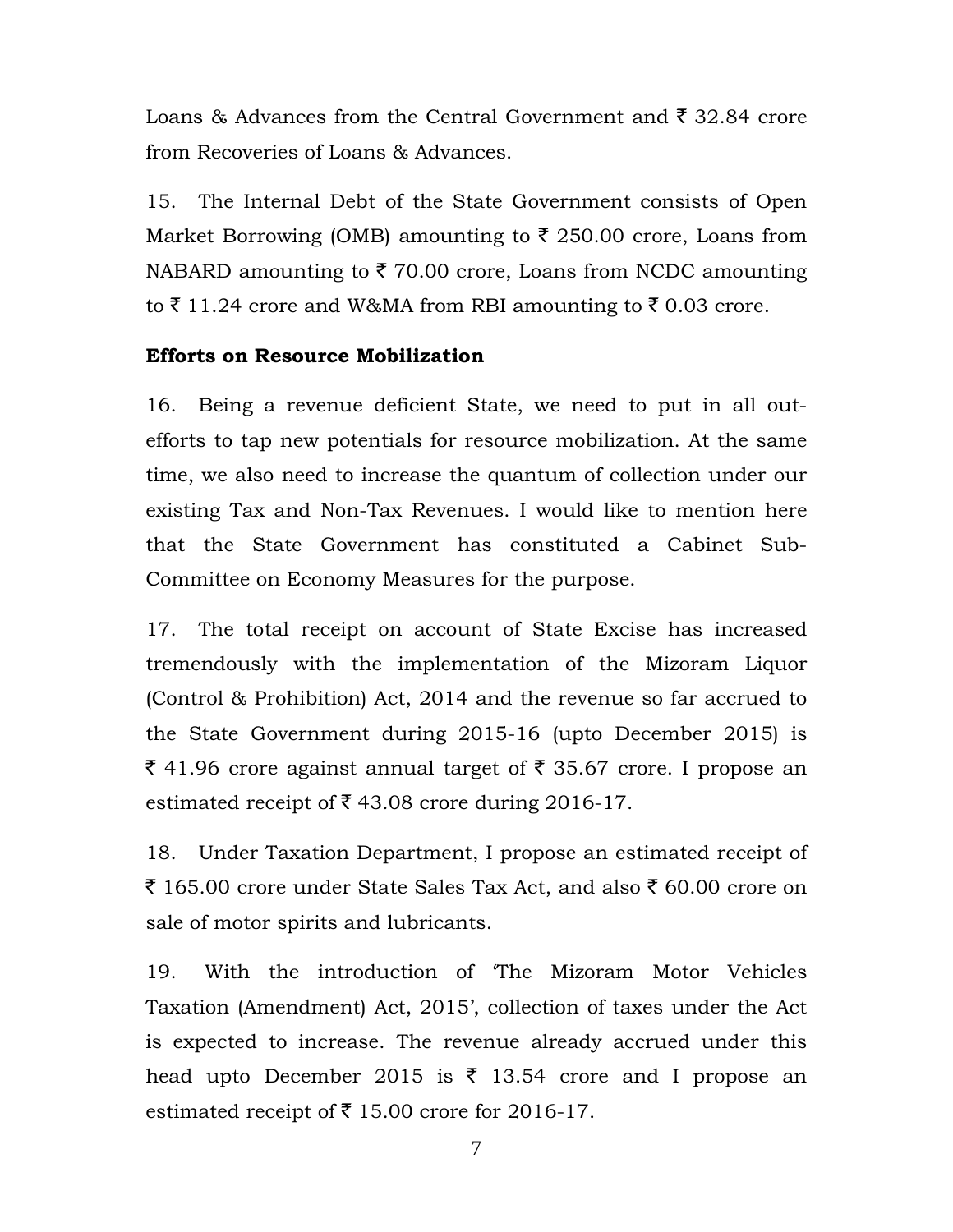20. Regarding fixation and revision of Water Tariff, the Mizoram Water Supplies (Control) Rules, 2006 was revised and "The Mizoram Water Supplies (Control) (Amendment) Rules 2011" came into force from 21st November 2014. The Water tariff rate was revised accordingly; this will be gradually increased in future as per provisions of the Rules. I propose an estimated receipt of  $\bar{\tau}$  35.00 crore under Water Supply for the year 2016-17.

21. Power & Electricity Department has filed the tariff petition for financial year 2016-17 to the JERC for Manipur and Mizoram for an average increase of 8.21% from the existing tariff. The revenue so far collected by the Department on account of Sale of Energy and Miscellaneous receipt is  $\bar{\tau}$  80.67 crore upto November 2015. I propose an estimated receipt of  $\bar{\tau}$  172.00 crore for the year 2016-17.

### **Expenditure**

22. Mr Speaker Sir, let me now come to the Expenditure side of the Budget Estimates 2016-17. The estimated required expenditure may broadly be outlined as below-

- (a) Non Plan Revenue Expenditure for administrative purposes comprising of salary, wages, OE&TE amounting to  $\bar{\tau}$  4469.18 crore with an allowance of 12% increase in salary while other things remaining the same as last financial year.
- (b) Non-Plan Capital Expenditure for the purpose of repayment of previous loans, purchase of food grains, loans and advances to State employees, purchase of HSD for pumping of water, etc. amounting to  $\bar{\tau}$  655.27 crore.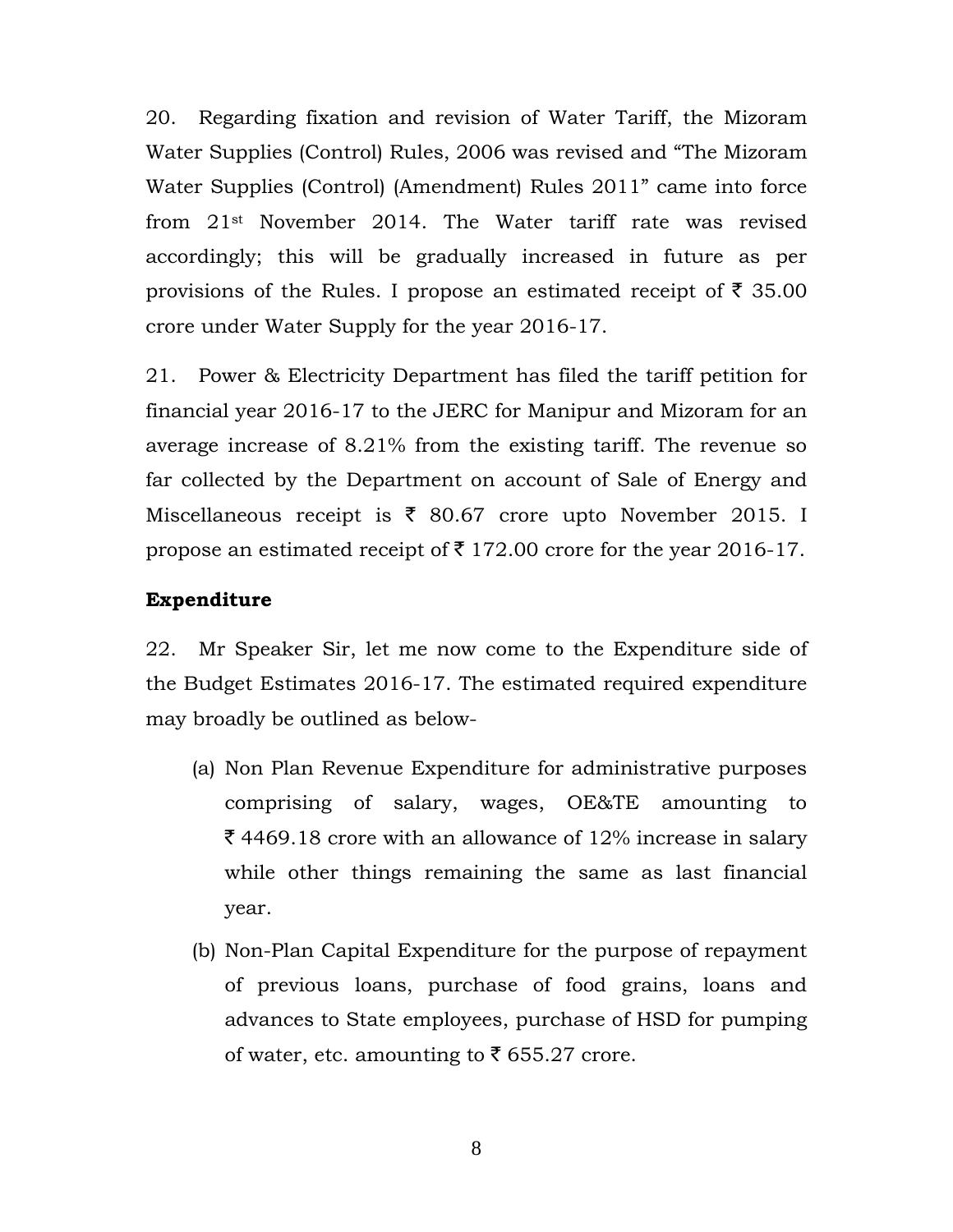- (c) Plan Capital Expenditure for developmental works amounting to  $\bar{\xi}$  1172.80 crore.
- (d) Plan Revenue Expenditure comprising of salary, wages, OE and TE amounting to  $\bar{\mathfrak{c}}$  1921.11 crore.
- (e) Other component of CSS schemes not included within Plan amounting to  $\bar{\tau}$  0.29 crore.

23. In other words, the Gross Expenditure from the Consolidated Fund of the State for 2016-17 is estimated at  $\bar{\zeta}$  8218.65 crore comprising of Gross Revenue Expenditure amounting to  $\bar{\tau}$  6390.57 crore and Gross Capital Expenditure amounting to  $\bar{\tau}$  1828.08 crore. Excluding recoveries on Stock Suspense, estimated Net Expenditure of the Consolidated Fund of the State is  $\bar{\tau}$  8038.39 crore of which Net Revenue Expenditure will be  $\bar{\tau}$  6388.57 crore and the Net Capital Expenditure is  $\bar{\tau}$  1649.81 crore.

24. Plan Outlay for 2016-17 amounting to  $\bar{\tau}$  3093.91 crore consists of estimated receipts for CSS/NEA/NLCPR from various Ministries of the Central Government amounting to  $\bar{\tau}$  1440.73 crore and State fund provided for Plan sector amounting to  $\bar{\tau}$  1653.18 crore.

25. This holistic view of our Budget Estimates may give us a fair idea about the determinants of our Budget both on the Receipt side as well as on the Expenditure side.

### **Major allocations of Fund**

26. Plan Fund is meant for various items of Plan Expenditure such as Plan Revenue Expenditure, Plan Capital Expenditure, Grants-in-Aid (Salaries & Non-Salaries), State Flagship Programme NLUP, and the State Matching Share (SMS).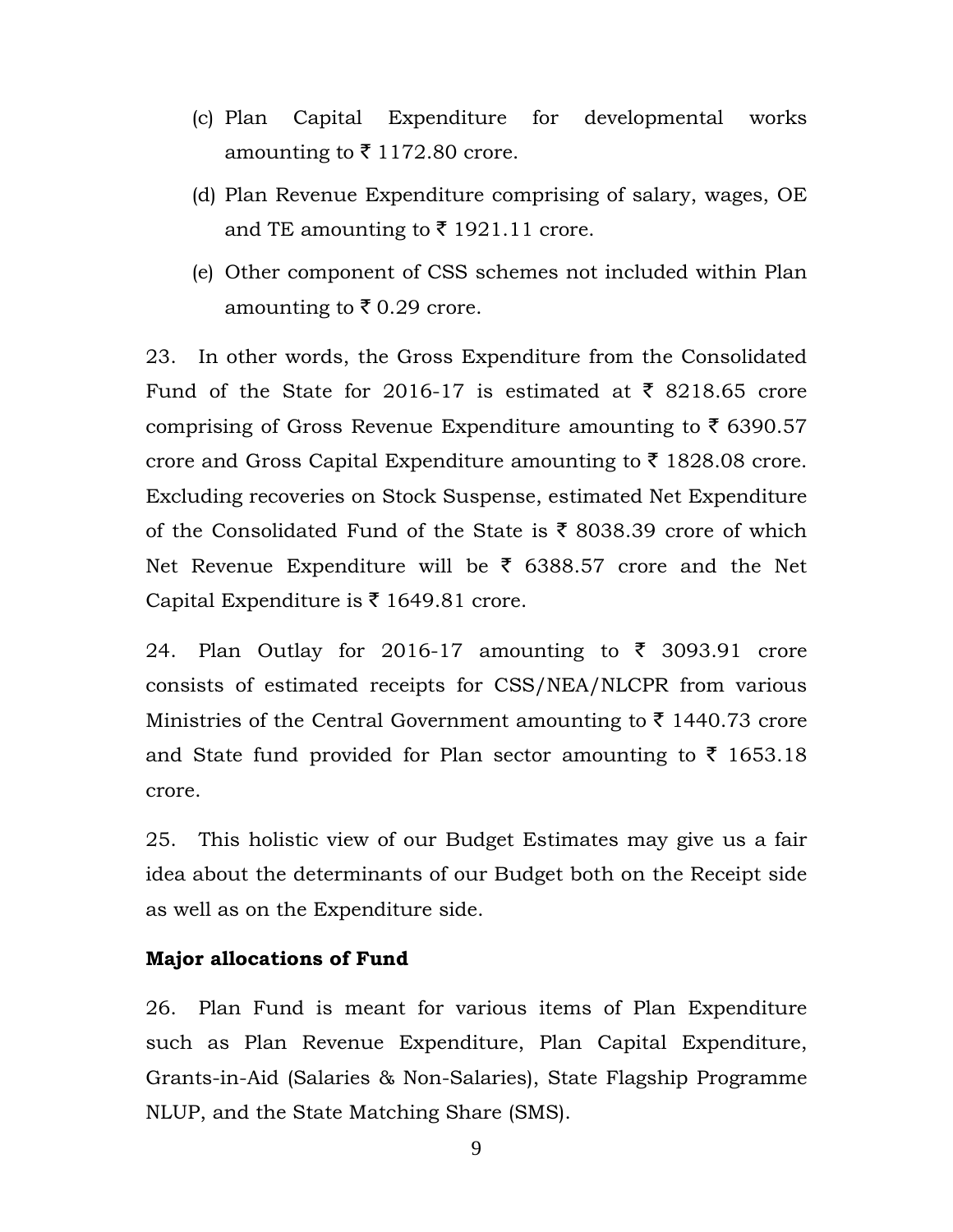27. I propose to allocate an amount of  $\bar{\tau}$  140.00 crore as SMS so that various Centrally Sponsored Schemes may go smoothly.

28. The State Government is going to implement New Economic Development Policy from 2016-17 onwards under which various major development works would be taken up. This New Economic Development Policy is programmed for a 5-year term which will be a coordinated Policy of the State Government mandated to comprise all developmental activities under NLUP and under all Government Departments. I propose to set aside  $\bar{\tau}$  250.00 crore for this purpose. I also propose another  $\bar{\tau}$  50.00 crore for State (Development) Plan Programmes.

29. Reserve fund to the tune of  $\bar{\tau}$  20.00 crore is proposed to be parked under Planning Department for meeting various contingency expenditures.

30. I propose to allocate  $\bar{\xi}$  98.77 crore for taking up of various works under NLCPR and  $\bar{\tau}$  122.64 crore for works under North Eastern Areas (NEA).

31.  $\overline{\zeta}$  70.00 crore is earmarked for various developmental works under NABARD loan to be taken up by different Departments of the State Government.

32. There is a scheme being undertaken in Cooperation Department under the Integrated Cooperative Development Project (ICDP) for upliftment and revival of various Cooperative Societies in five districts, to be completed within a span of 4 years. For this project I propose to allocate  $\bar{\tau}$  11.24 crore during the year.

33. For covering critical sectors within the Programme of the ongoing NLUP, I provide  $\bar{\tau}$  30.00 crore for financial year 2016-17.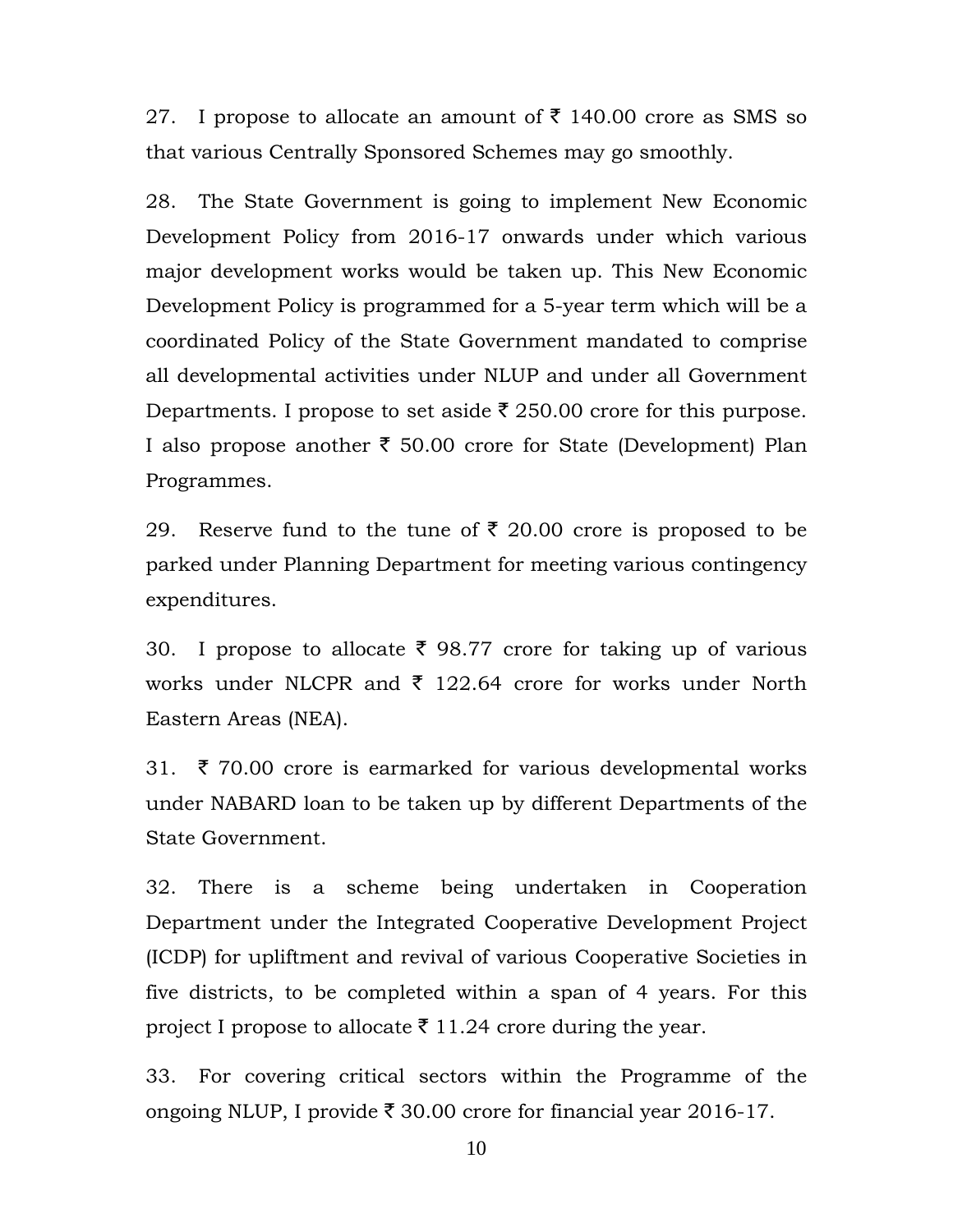34. For implementation of Mizoram State Roads–II Regional Transport Connectivity Project (MSR-II RTCP), an EAP under Public Works Department, I propose to earmark  $\bar{\tau}$  180.39 crore during 2016-17.

35. For improvement and upgradation of Serchhip-Buarpui road, another EAP project under PWD, I also propose to allocate  $\bar{\tau}$  68.00 crore.

36. I propose to allocate  $\bar{\tau}$  42.90 crore for ongoing EAP Project of North-Eastern Region Capital Cities Development Investment Programme (NERCCDIP) Project -II and  $\bar{\tau}$  70.18 crore for NERCCDIP Project-III to be taken up by SIPMIU under UD&PA Department.

37. I propose to allocate  $\bar{\tau}$  159.34 lakh for establishment of Mizoram Lok Ayukta which is expected to be in force during the fiscal year 2016-17.

### **Sectoral Allocation**

38. Sector wise allocation of the Plan Outlay of  $\bar{\tau}$  3093.91 crore is as shown below:

| i)           | Agriculture & Allied Services                           | $-\bar{z}$ 174.06 crore |
|--------------|---------------------------------------------------------|-------------------------|
| ii)          | Rural Development                                       | $-\xi$ 294.89 crore     |
| iii)         | Special Area Programme                                  | $-\xi$ 80.71 crore      |
| iv)          | Irrigation & Flood Control                              | $-\xi$ 44.37 crore      |
| V)           | Energy                                                  | $-\xi$ 49.54 crore      |
| vi)          | Industry                                                | $-\bar{z}$ 37.13 crore  |
| vii)         | Transport                                               | $-\xi$ 315.83 crore     |
| viii)        | Communication                                           | $-\xi$ 14.21 crore      |
| ix)          | Science, Technology & Environment $-\bar{z}$ 3.98 crore |                         |
| $\mathbf{x}$ | <b>General Economic Services</b>                        | $-\xi$ 690.67 crore     |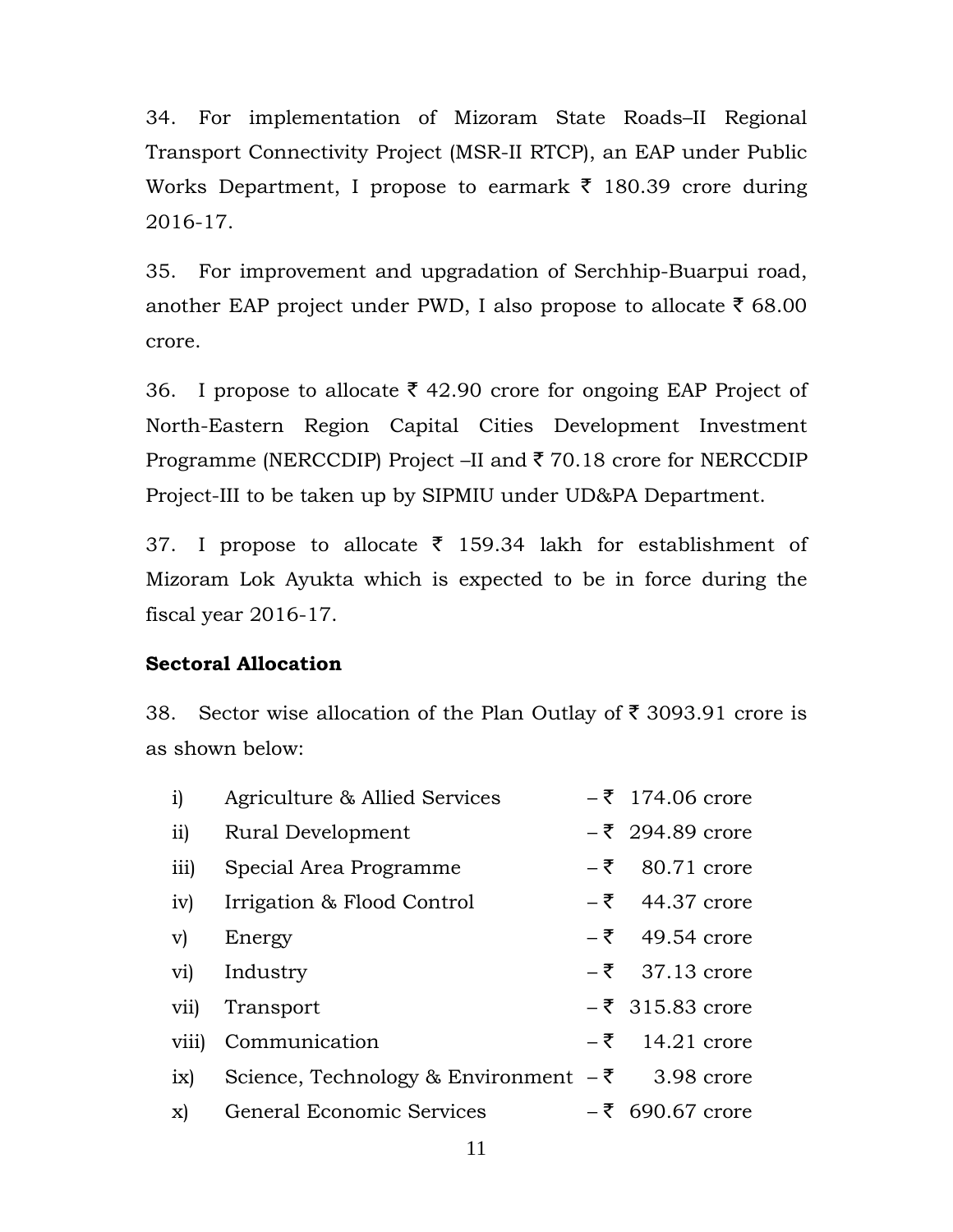| xi) Social Services      | $-\xi$ 1327.49 crore |
|--------------------------|----------------------|
| xii) General Services    | $-\xi$ 55.43 crore   |
| xiii) Loans and Advances | $-\xi$ 5.60 crore    |

#### **Non-Plan Service-wise Allocation**

39. Service-wise distribution of total Non-Plan Fund of  $\bar{\xi}$  5124.45 crore is indicated below:

*(a) Revenue Account* 

| <b>General Services</b><br>(i)                | $-\xi$ 2558.12 crore    |  |  |  |
|-----------------------------------------------|-------------------------|--|--|--|
| (ii) Social Services                          | $-\xi$ 1125.26 crore    |  |  |  |
| (iii) Economic Services                       | $-5$ 785.80 crore       |  |  |  |
| (b) Capital Account                           |                         |  |  |  |
| <b>General Services</b><br>$\left( 1 \right)$ | $-\bar{z}$ 142.00 crore |  |  |  |
| (ii) Economic Services                        | $-\xi$ 178.27 crore     |  |  |  |
| (c) Public Debt and Loans & Advances          | $-\xi$ 335.00 crore     |  |  |  |

#### **Revenue Surplus and Fiscal Deficit**

40. Mr. Speaker Sir, our present Budget Estimates for 2016-17 is prepared so as to have a Revenue Surplus of  $\bar{\tau}$  1283.91 crore and a fiscal deficit of  $\bar{\tau}$  23.01 crore. The Fourteenth Finance Commission Recommendation stipulated that State Government should have revenue surplus and contain fiscal deficit within annual limit of 3% of the State's GSDP throughout its award period. It is my intention to steer the State finances to achieve these objectives and to remain within the aforesaid fiscal parameters. The revenue surplus will be 8.26% and the fiscal deficit estimated will become a mere 0.15% of the projected GSDP of  $\bar{\tau}$  15535.00 crore for 2016-17.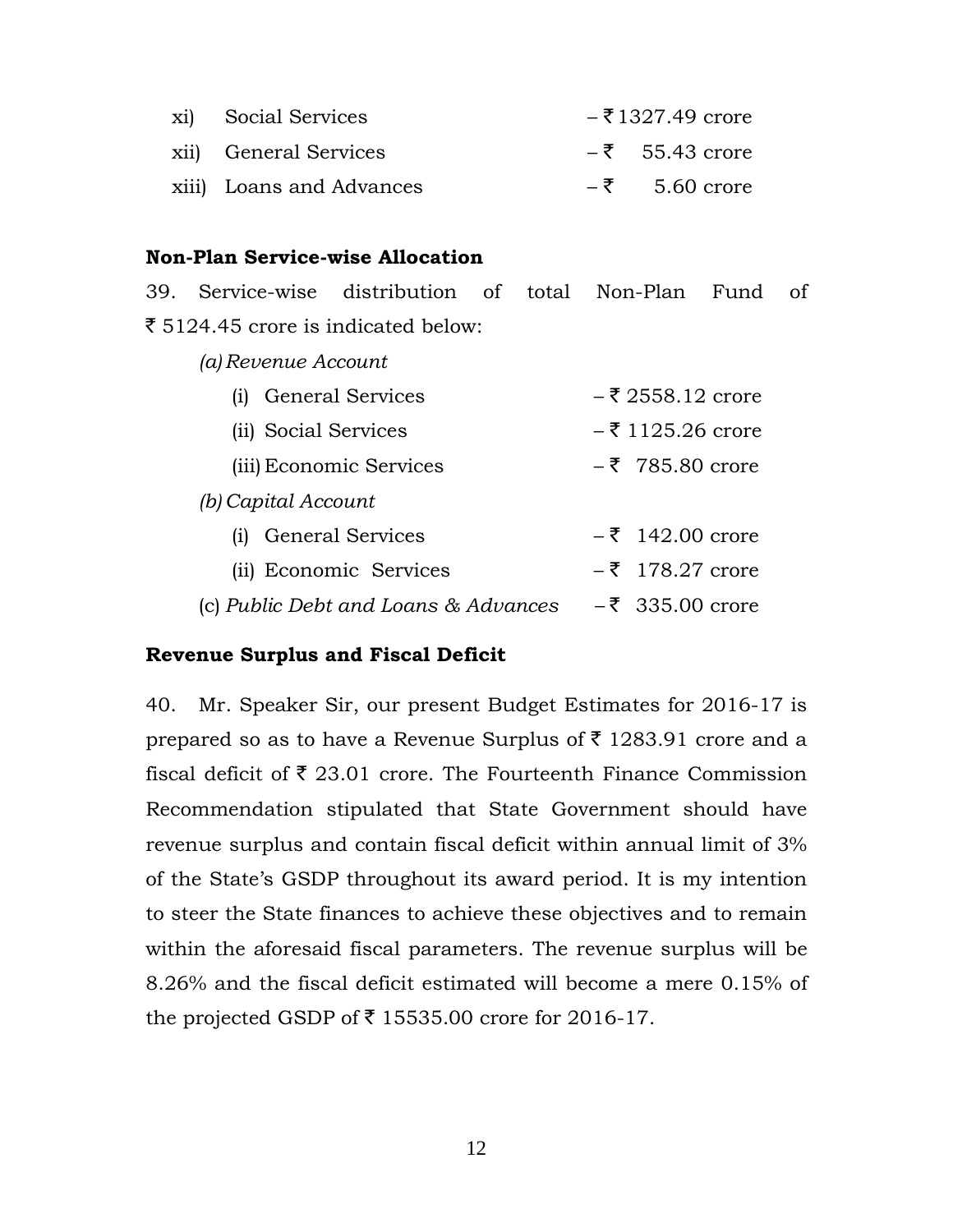#### **Liabilities of the State Government**

41. The Gross State Domestic Product (GSDP) is the yardstick to assess the fiscal health of the State with regard to its liabilities. The following table shows the overview of the State's liabilities during the past few years.

| <b>Items</b>                  | 2011-12  | 2012-13  | 2013-14   | 2014-15<br>(Pre-<br><b>Actuals</b> ) | 2015-16<br>(BE) |
|-------------------------------|----------|----------|-----------|--------------------------------------|-----------------|
| Liabilities                   | 4,548.45 | 5,114.20 | 5,608.47  | 6,550.39                             | 6,260.20        |
| $\bar{\mathcal{F}}$ in crore) |          |          |           |                                      |                 |
| Liabilities as % of           | 65.06%   | 63.51%   | 54.47%    | 52.41%                               | 44.07%          |
| <b>GSDP</b>                   |          |          |           |                                      |                 |
| Liabilities as a $%$ of       | 85.70%   | 82.90%   | 79.20%    | 74.8%                                |                 |
| <b>GSDP</b> as projected by   |          |          |           |                                      |                 |
| <b>TFC</b>                    |          |          |           |                                      |                 |
| <b>GSDP Projected by GoI</b>  | 6,991.40 | 8,053.00 | 10,297.00 | 12,499.00                            | 14,204.00       |
| $\bar{\mathcal{E}}$ in crore) |          |          |           |                                      |                 |

**Debt Position of Mizoram** 

42. Our overall liabilities which include Market Borrowings (Market Loans and Power Bonds), Loans from the Central Government (Block Loans and other Loans), Special Securities issued to NSSF, Borrowings from FIs (LIC, NABARD, NCDC and other Institutions), WMA/OD from RBI, Provident Funds and Other Liabilities stood at ₹ 4548.45 crore in 2011-12, ₹ 5114.20 crore in 2012-13, ₹ 5608.47 crore in 2013-14 and ₹ 6550.39 crore in 2014-15. The State total liabilities were estimated to be  $\bar{\tau}$  6260.20 crore in 2015-16(BE). In terms of percentage to our GSDP, our liabilities were 65.06% in 2011-12, 63.51% in 2012-13, 54.47% in 2013-14, 52.41% in 2014-15 and was estimated to be 44.07% in 2015-16 (BE). Thus, over the past few years, our liabilities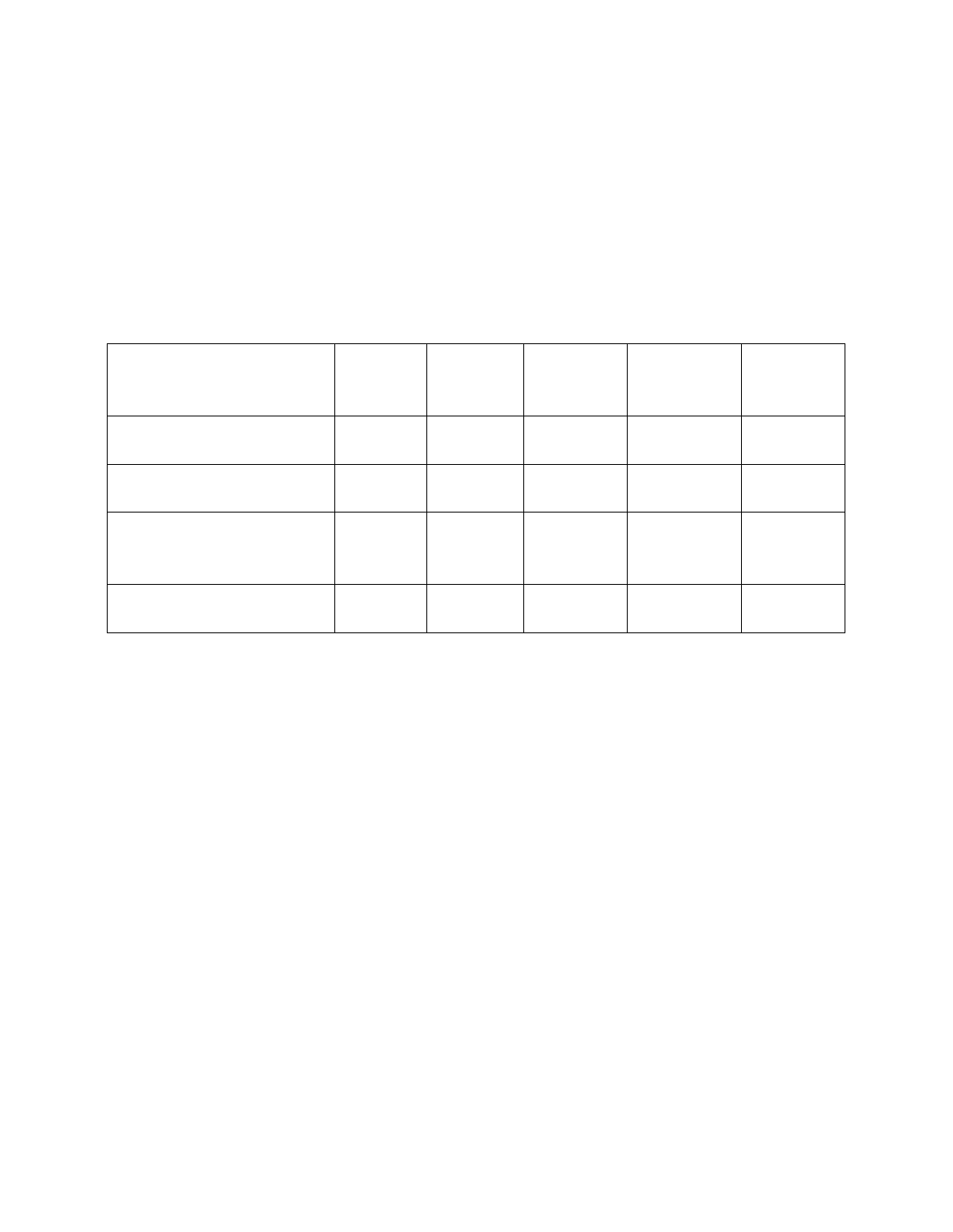diminished from 65.06% to 52.41% of our GSDP which is indeed a great achievement.

43. The estimated liabilities of the State for 2016-17 will be ₹ 7290.17 which is 46.93% of the projected GSDP of ₹ 15535.00 crore.

# **Economy Measures**

44. Mr. Speaker Sir, I take this opportunity to reiterate that our sources of funds are limited so that we need to augment our Tax and Non-Tax Revenues to the greatest extent possible and also to carefully spend our limited resources. In order to pursue the Office Memorandum on Economy Measures issued by the CMO in December 2014, a Cabinet Sub-Committee has been formed. The Committee has a quarterly review on the Action Taken Report submitted by various Departments and sets action plans with Heads of the Departments. The State Government is committed to carry out and enforce these guidelines on austerity measures and rationalization of expenditures.

45. Now that the State Government is implementing National Food Security Act, 2013 effective from March 2016, the monthly expenditure on purchase of food grains by the State Government is expected to decrease by  $\bar{\xi}$  2.00 crore in comparison with the previous arrangement.

46. In order to minimize expenditures incurred by the loss making Public Sector Enterprises (PSEs) the State Government has closed down three PSEs namely ZENICS, ZOHANCO and MAMCO in December 2015. Regular employees under these PSEs were either absorbed into State Government or were given retirement under the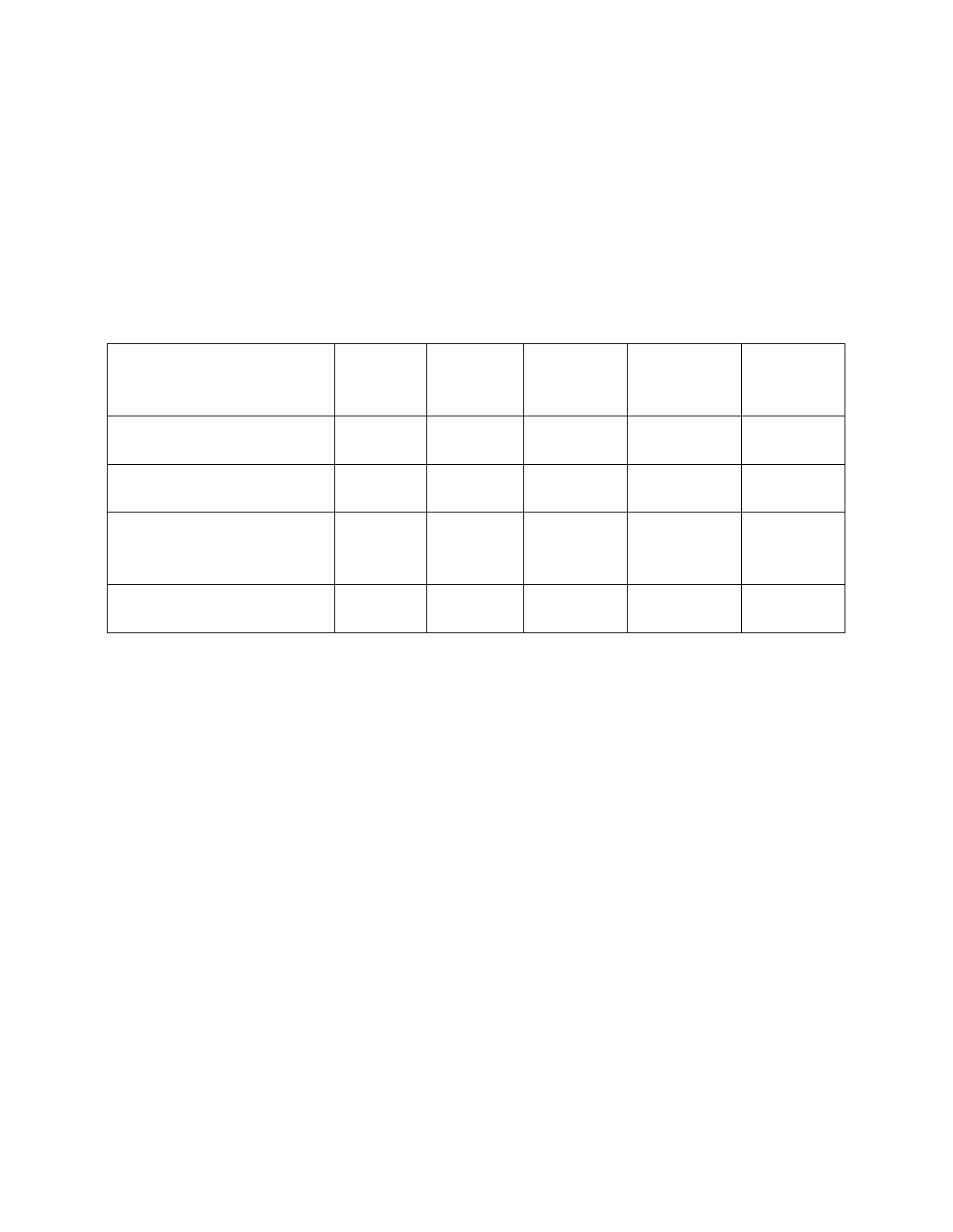Mizoram State Public Enterprises (Early Retirement) Rules, 2015 according to their choice. At the same time, ZIDCO and MIFCO are to be restructured and privatized respectively for which the State Government is actively pursuing the matters.

47. Payment of Medical Reimbursement has been a big headache for the State Government as huge amount of unpaid bills are piling up. The State Government has to pay approximately  $\bar{\xi}$  80.00 crore annually for Medical Reimbursement alone. Hence, in order to streamline the overall Medical Reimbursement system, a Committee on Medical Reimbursement Review was formed by the Government which has already submitted its report and suggestions. Once the report is accepted and implemented, the expenditure on this item would be greatly diminished and would save the State's exchequer a huge amount of public money.

#### **Conclusion**

48. Mr. Speaker Sir, we have declared the current financial year as 'Year of Consolidation' meaning that we have decided not to venture on high and new developmental works but to bring the State on a sound financial footing. The dividends have paid off so much so that we have cleared a huge amount of our liabilities in the form of civil deposits during current financial year. Therefore, as stated earlier, the other financial years ahead for one or two years have been declared as "Years of Consolidation", which will go on well with pursuance of developmental activities also.

49. This year, however, the State Government is intending to implement New Economic Development Policy for which a separate fund is earmarked. We intend to do more developmental works